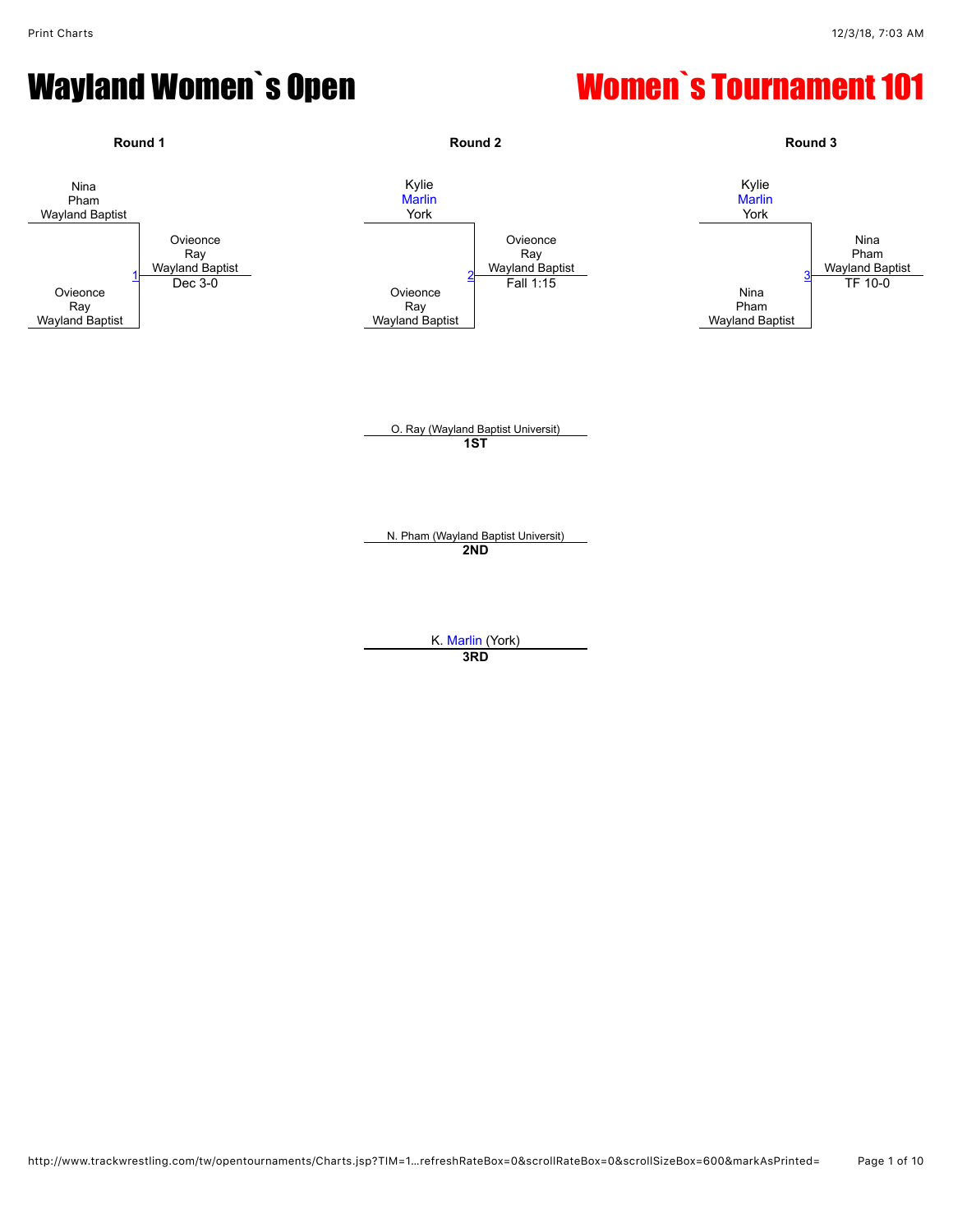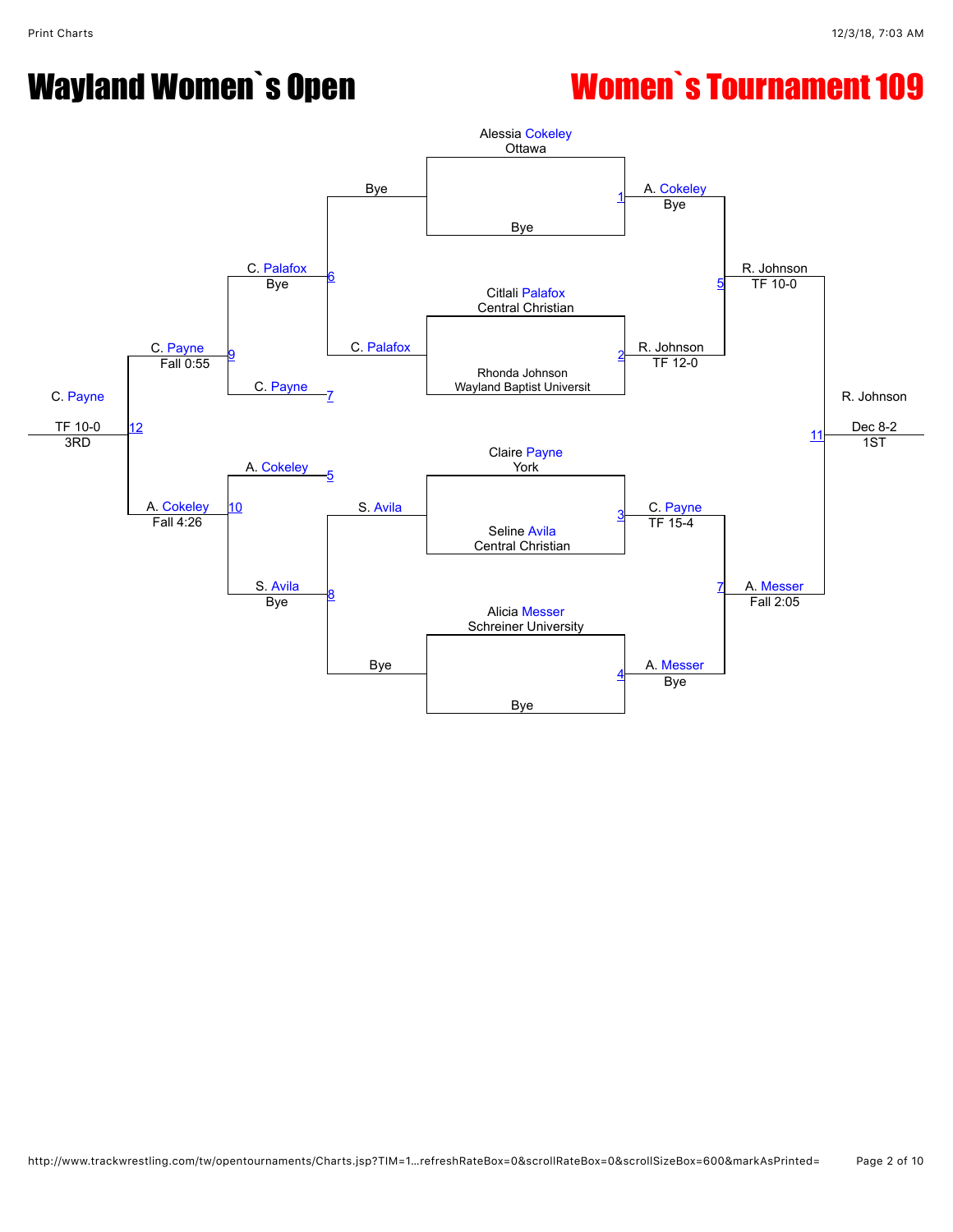

**3RD**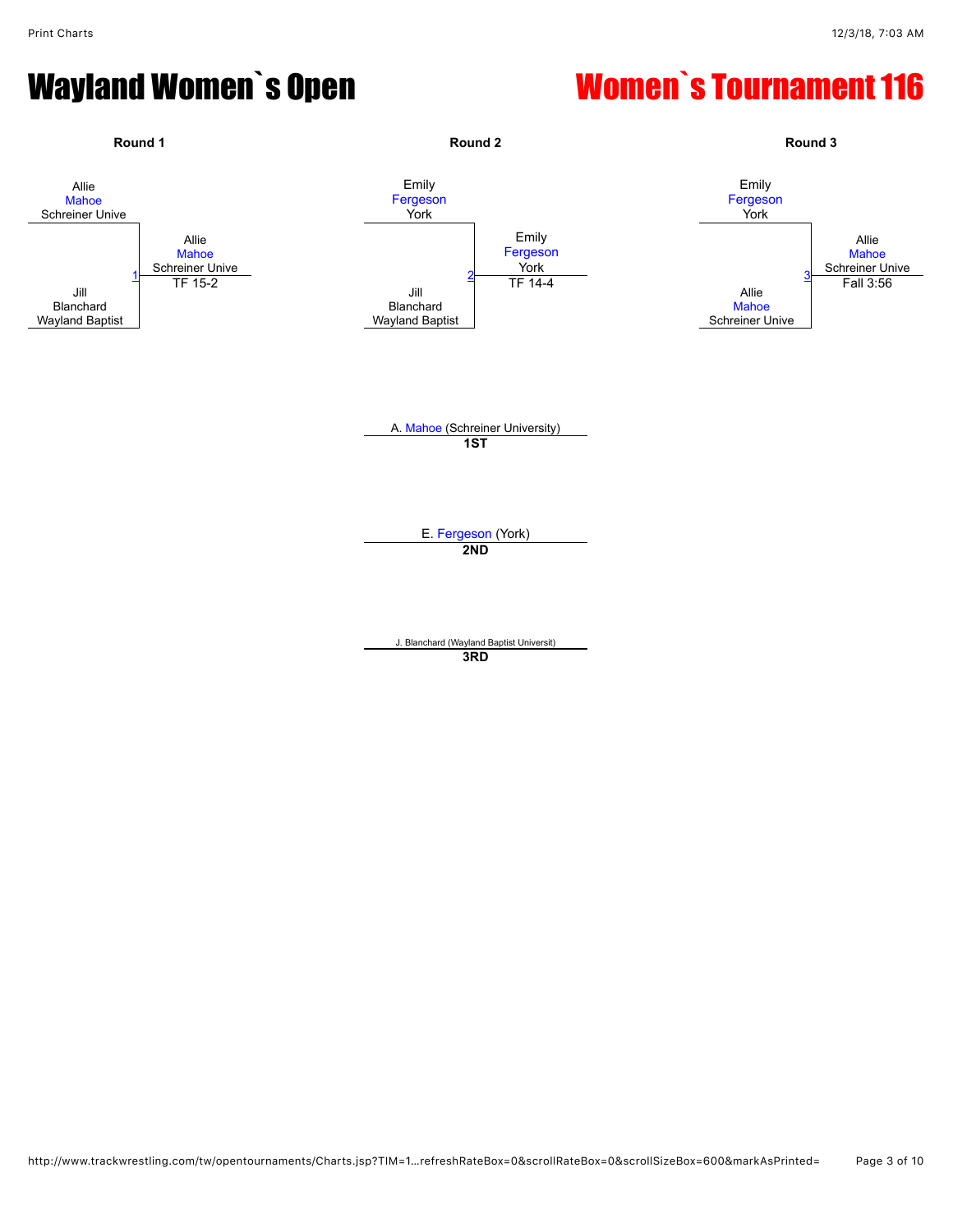

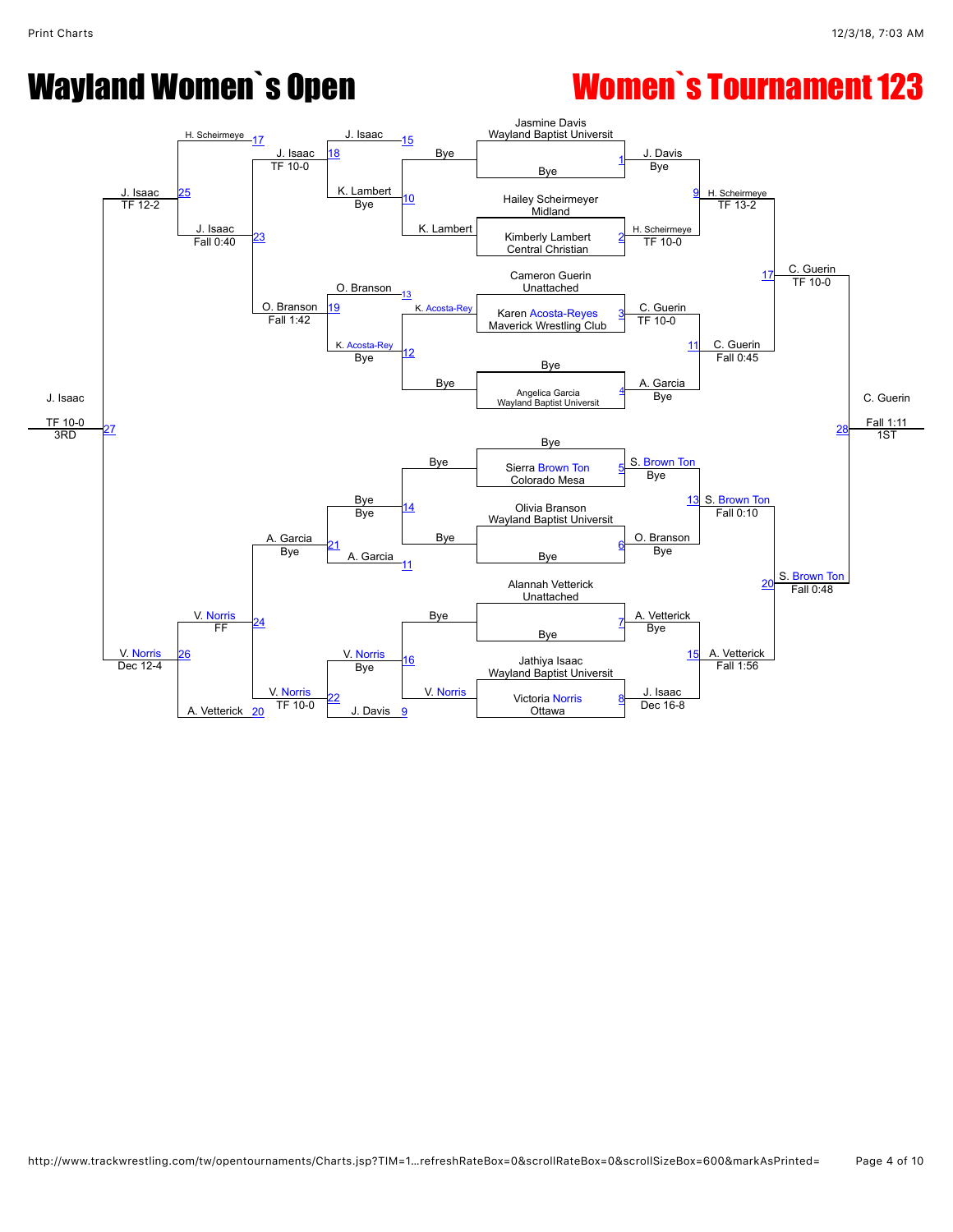

A. Keenan (Maverick Wrestling Club) **4TH**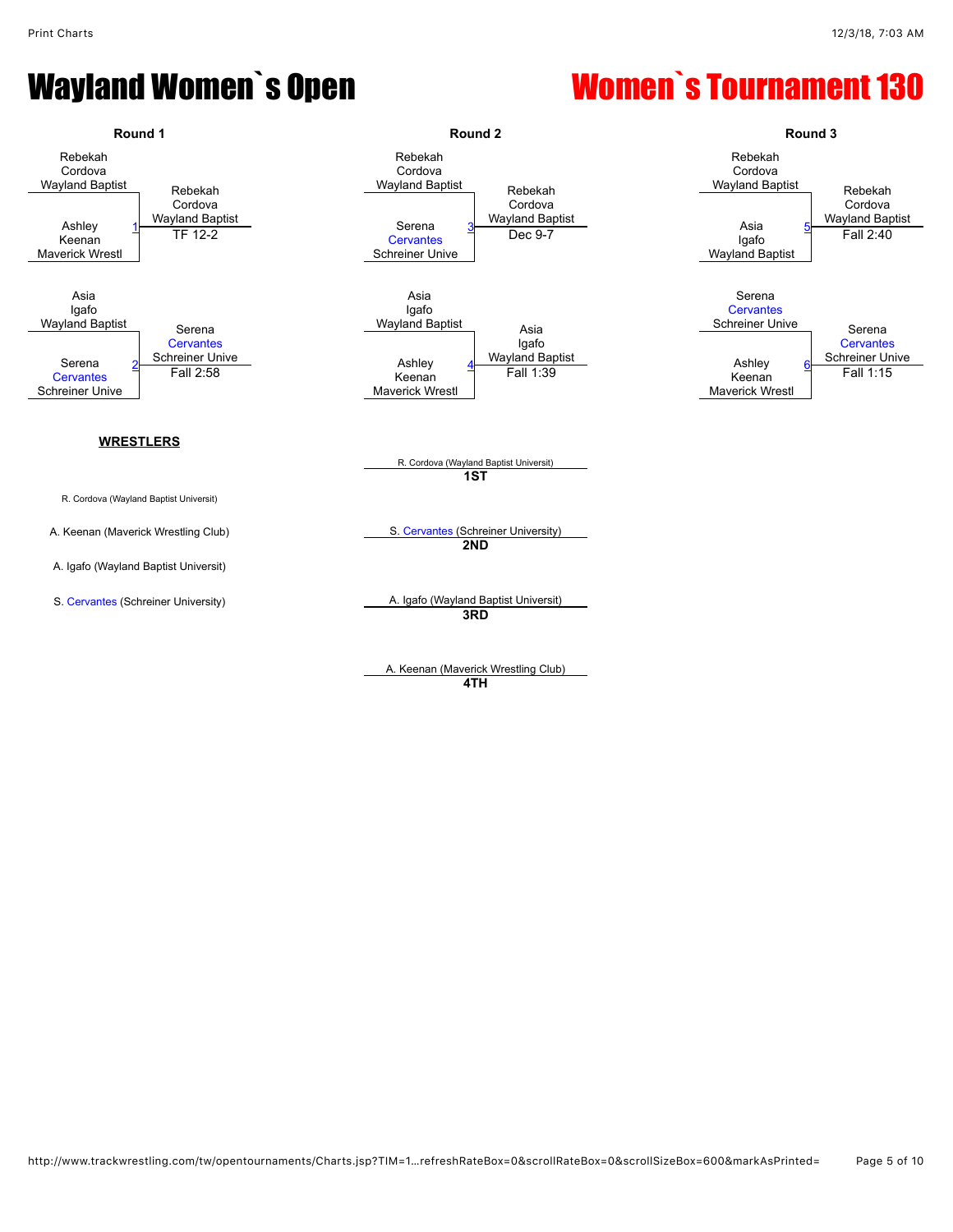

**4TH**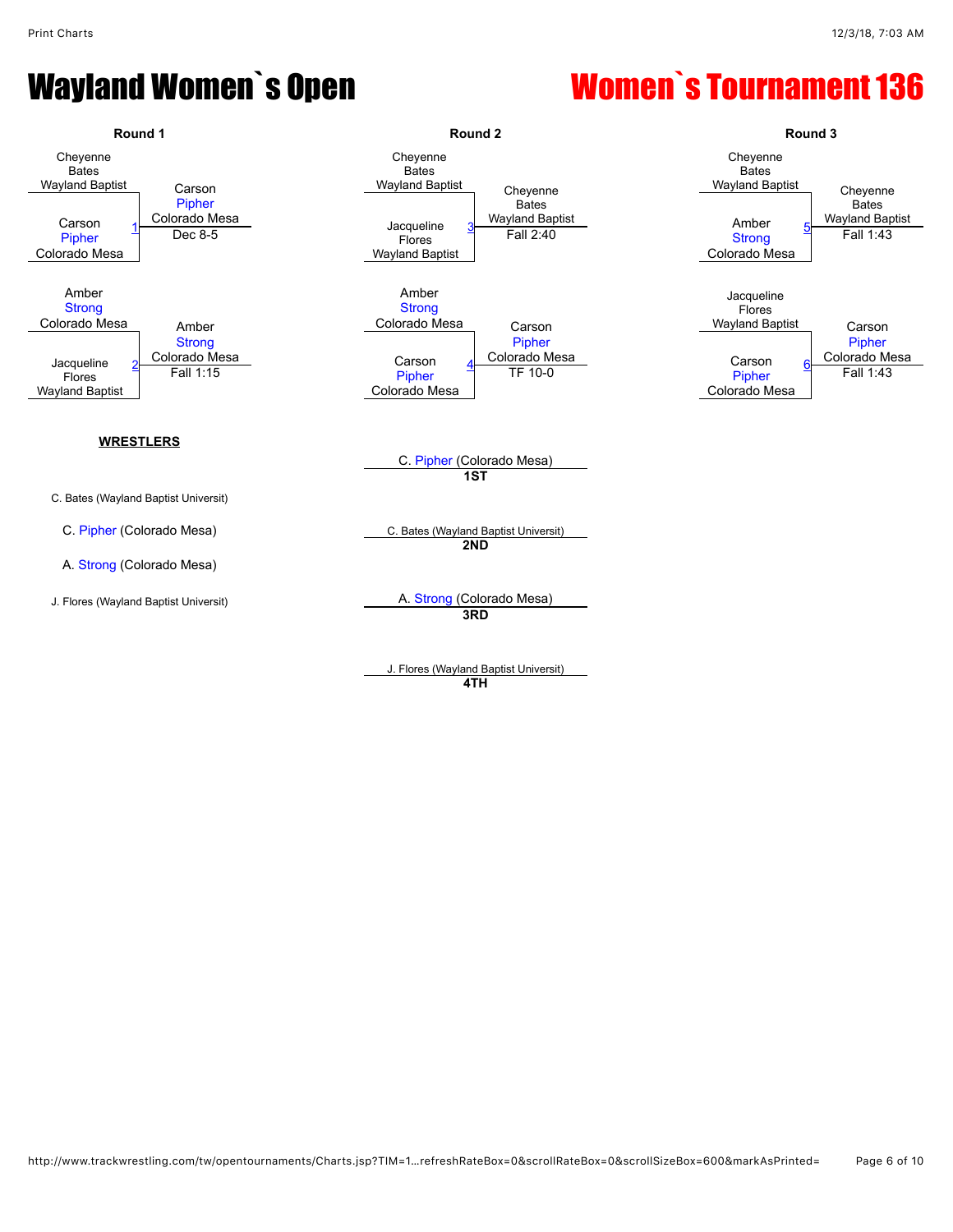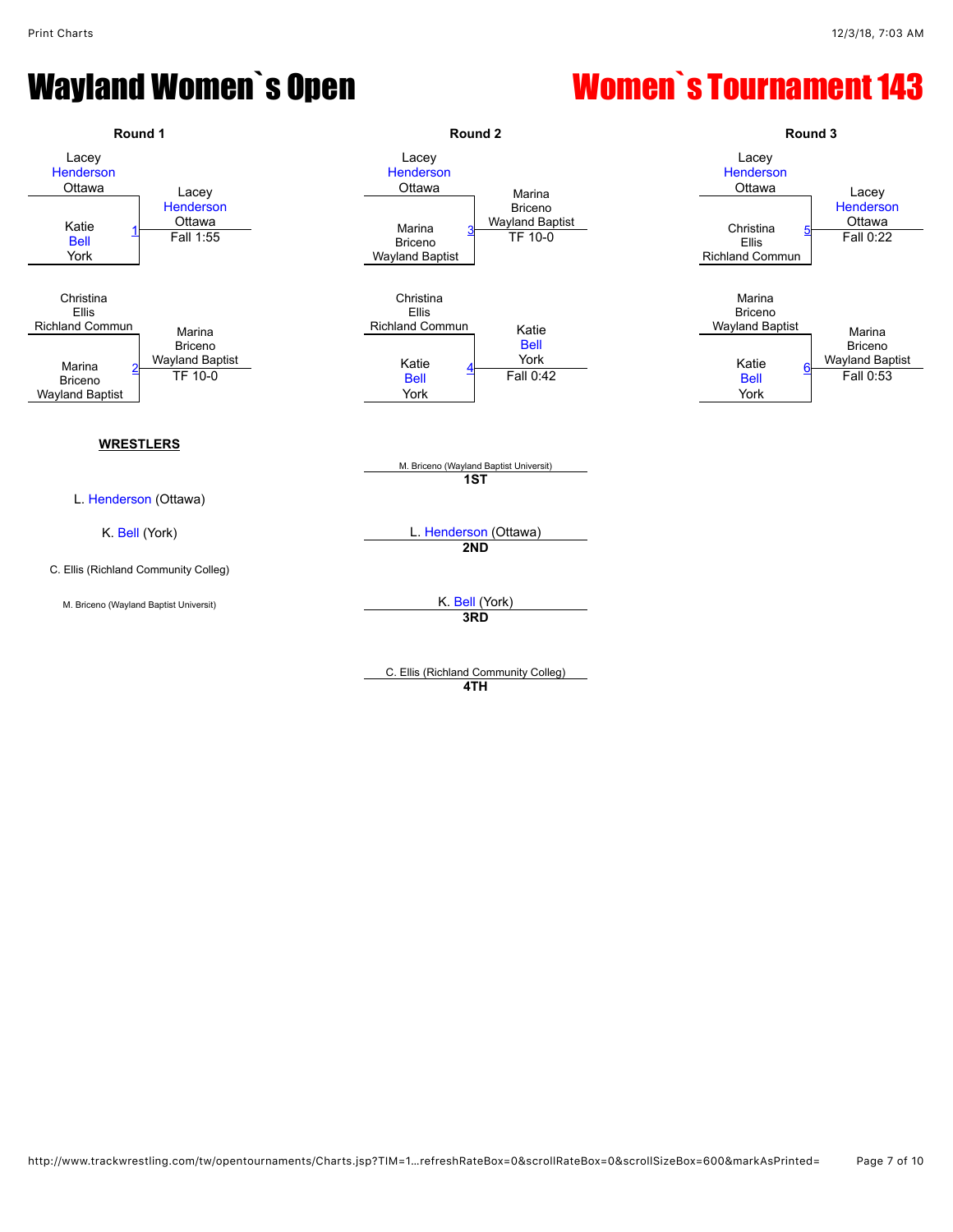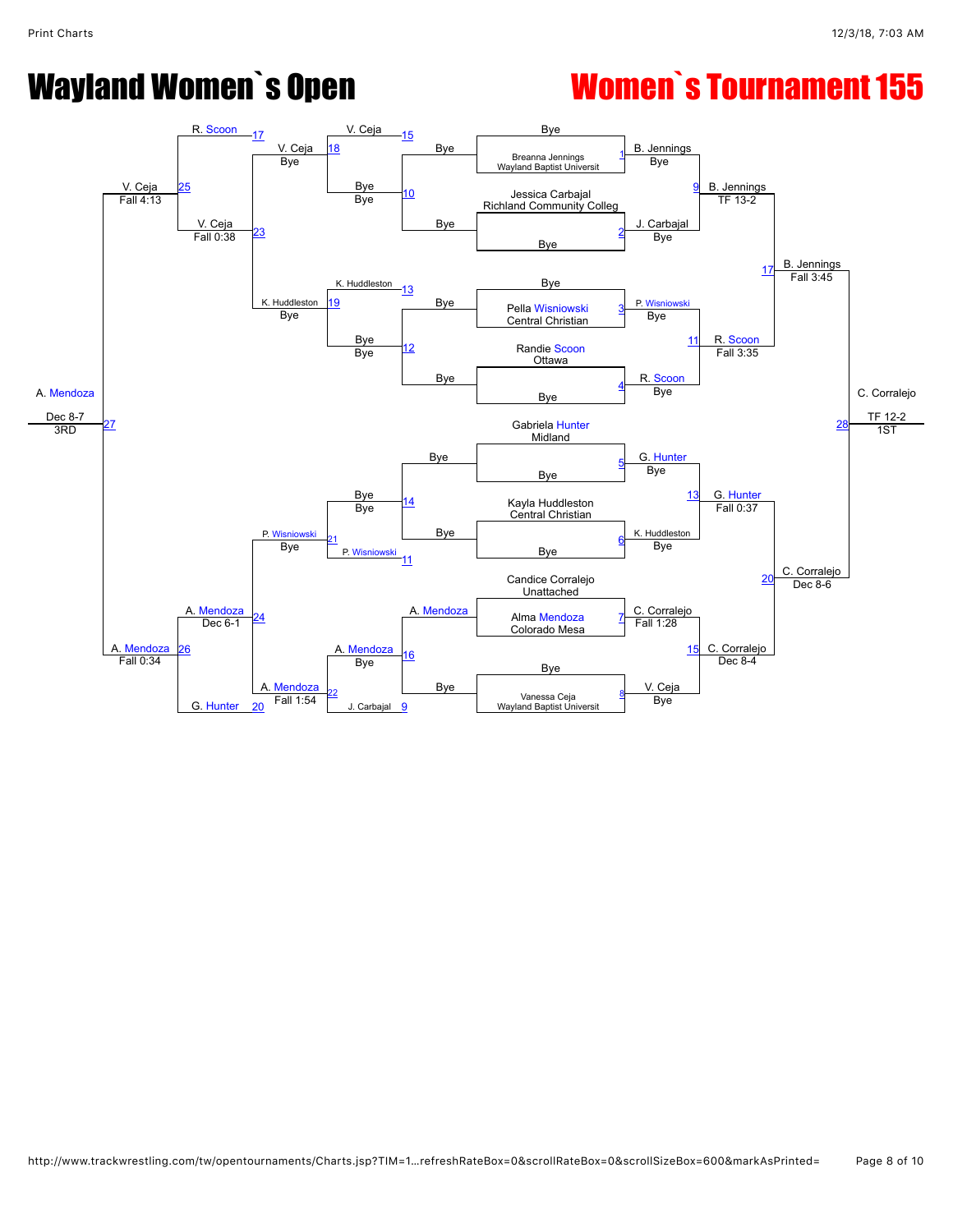